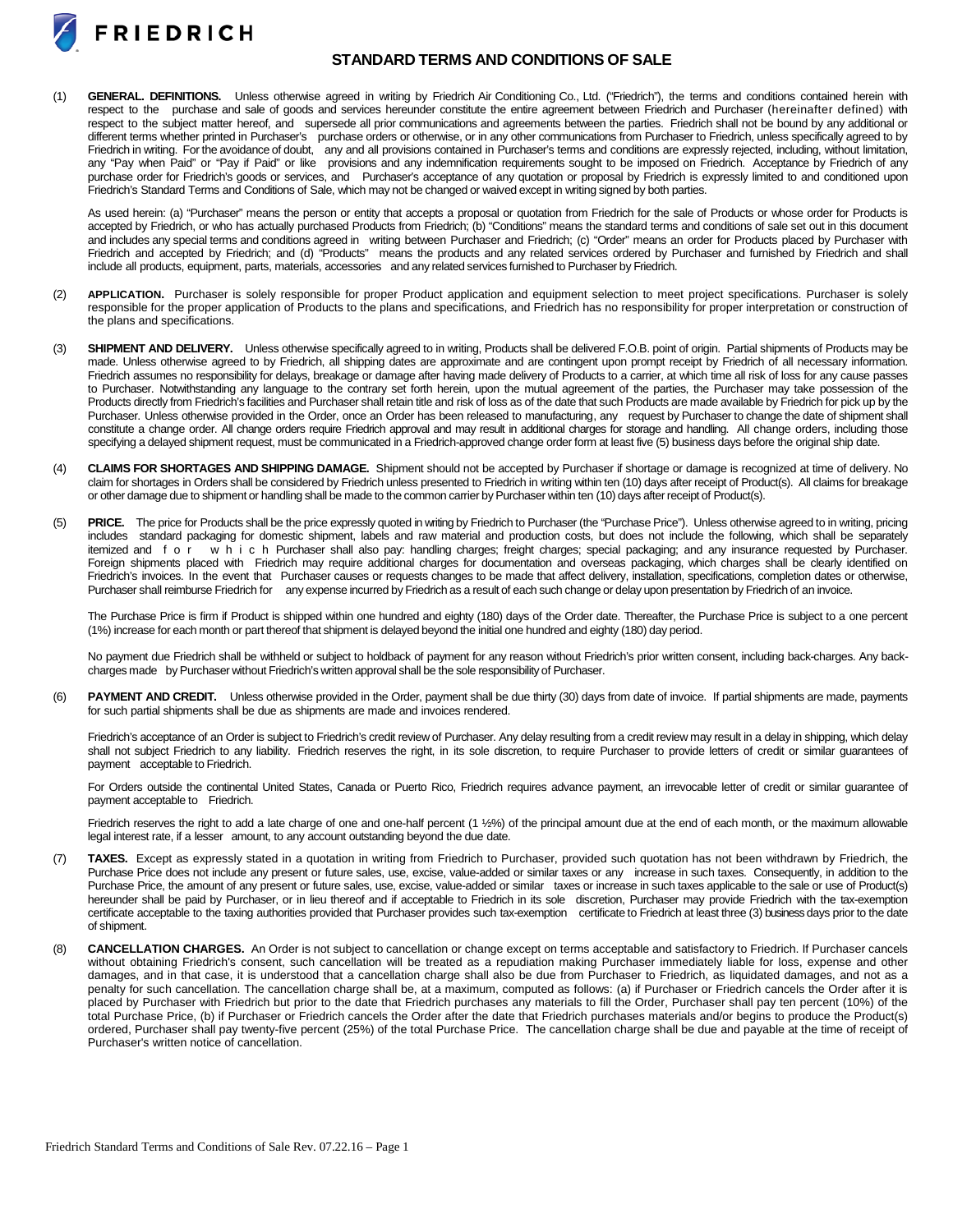

- RETURNS. Returns must be authorized in writing by Friedrich with issuance of a formal Returned Merchandise Authorization (RMA) form. Unless otherwise approved in writing by Friedrich, Purchaser will be charged a twenty percent (20%) restocking fee and Purchaser is responsible for all return freight charges. Credit will only be given for returned equipment that is deemed new, undamaged, in original packaging, and in re-sellable condition. Returns will not be authorized for merchandise that is custom or "built to order".
- (10) **WARRANTY.** Friedrich shall supply a warranty for Products (the "Warranty" or "Warranties") specific to the Product and model that is purchased. Specific Warranties are provided to Purchaser at time of purchase and can also be found by one of the following methods:
	- 1. Writing to Warranty Repair, Friedrich Air Conditioning, 10001 Reunion Place, Ste. 500, San Antonio, TX 78216.<br>2. Visit the product page on the Friedrich website (www.friedrich.com).
	- 2. Visit the product page on the Friedrich website [\(www.friedrich.com\)](http://www.friedrich.com/).<br>3. Email to TAC@friedrich.com.
	- Email t[o TAC@friedrich.com.](mailto:TAC@friedrich.com)

For purposes of this section (10) of these Standard Terms and Conditions of Sale, including for the purpose of defining and describing Purchaser's remedy as provided below in this section (10), the term "Products", unless otherwise stated in the specific product warranty, shall not include related services or labor. Any extended warranties, or warranties for services or labor, shall be subject to Friedrich's "Additional Terms and Conditions – Service Plans" which shall be provided by Friedrich to Purchaser if applicable.

The Warranty applies only to Products that are properly installed, maintained and operated under normal conditions with competent supervision in accordance with the instruction manual, good maintenance practices and Friedrich's recommendations, if any, made by Friedrich in writing. Without limiting the foregoing, the Warranty shall be void, and Friedrich shall have no liability for any Products that: (a) have been disassembled, repaired or tampered with in any way except when such work has been done with Friedrich's prior written approval, (b) have been damaged by use or operation in excess of any maximum pressures, temperatures or rated capacities as specified by Friedrich in writing, (c) have been damaged by corrosion, or have degradation in performance as a result of dirt, dust, or other foreign material, or (d) are considered consumable.

Friedrich's obligation, and Purchaser's sole and exclusive remedy under all Friedrich Product Warranties is limited to:

- 1. Repair of the unit;<br>2. A refund to the Pu
- 2. A refund to the Purchaser for the prorated value of the unit based upon the remaining Warranty period of the unit; or
- 3. Providing a replacement unit of equal value.

The Warranty period shall not be extended by the performance of Warranty repairs or replacements.

The Warranty shall be voided if payment is not made in accordance with the terms set forth in section (6) of these Standard Terms and Conditions of Sale.

THIS WARRANTY IS EXPRESSLY IN LIEU OF ALL OTHER WARRANTIES, EXPRESS OR IMPLIED, INCLUDING, WITHOUT LIMITATION, ANY IMPLIED WARRANTY OF FITNESS FOR A PARTICULAR PURPOSE, IMPLIED WARRANTY OF MERCHANTABILITY AND/OR IMPLIED WARRANTY OF WORKMANLIKE QUALITY, AT LAW OR IN EQUITY, WITH RESPECT TO THE PRODUCTS, ANY RELATED<br>SERVICES OR LABOR OR THEIR CHARACTERISTICS. QUALITY OR PERFORMANCE. INCLUDING WITHOUT LIMITATION ANY WARRANTY OF SERVICES OR LABOR OR THEIR CHARACTERISTICS, QUALITY OR PERFORMANCE, INCLUDING WITHOUT LIMITATION ANY MERCHANTABILITY OR FITNESS FOR A PARTICULAR PURPOSE, OR NON-INFRINGEMENT OF ANY INTELLECTUAL PROPERTY RIGHTS OF THIRD PARTIES, AND ANY AND ALL SUCH WARRANTIES AND REPRESENTATIONS ARE HEREBY DISCLAIMED. No agent, representative, or dealer, or any other person or entity, is authorized to give, on Friedrich's behalf, any representation or warranty as to Product(s) or to assume for Friedrich any liability pertinent to Product(s) under any circumstances.

- (11) **DISCLAIMER OF DAMAGES AND LIMITATION OF LIABILITY.** IN NO EVENT SHALL FRIEDRICH BE LIABLE FOR ANY DIRECT, INDIRECT, SPECIAL, INCIDENTAL, CONTINGENT, PUNITIVE OR CONSEQUENTIAL DAMAGES OF ANY KIND OR CHARACTER ARISING FROM THE USE OF OR FAILURE TO USE THE PRODUCT(S), ARISING FROM ANY ALLEGED BREACH OF THESE STANDARD TERMS AND CONDITIONS OF SALE, ARISING FROM ANY ALLEGED BREACH OF ANY OTHER ALLEGED CONTRACTUAL OBLIGATIONS OF FRIEDRICH OR ARISING FROM ANY CLAIMS ASSERTED AGAINST FRIEDRICH OF ANY NATURE, WHETHER IN CONTRACT, WARRANTY, TORT, NEGLIGENCE, STRICT LIABILITY, PRODUCT LIABILITY, CONSUMER PROTECTION ACTS OR OTHERWISE, INCLUDING BUT NOT LIMITED TO LOSS OF PROFITS OR REVENUE, LOSS OF USE OF PRODUCTS, DELAYS, OR CLAIMS OF CUSTOMERS OF PURCHASER OR OTHER THIRD- PARTIES FOR ANY OF THE FOREGOING OR OTHER DAMAGES. ADDITIONALLY, FRIEDRICH'S LIABILITY ON ALL CLAIMS, WHETHER IN CONTRACT, NEGLIGENCE, TORT, STRICT LIABILITY, PRODUCT LIABILITY, CONSUMER PROTECTION ACTS OR OTHERWISE, FOR ANY LOSS OR DAMAGE ARISING OUT OF, OR CONNECTED WITH, AN ORDER, OR FROM THE DESIGN OR MANUFACTURE OF PRODUCTS, SHALL IN NO CASE EXCEED THE PURCHASE PRICE OF ANY PARTICULAR PRODUCT.
- (12) **OWNERSHIP.** All sketches, drawings, designs, patterns, tools, dies, jigs, fixtures or any other special appliance relating to an Order that is prepared by Friedrich shall remain Friedrich's sole and exclusive property and all rights therein, including but not limited to, patent, copyright and trademark, are owned by Friedrich. Drawings, data and documents submitted to Purchaser by Friedrich are intended only to describe the scope of the Products and provide information for installation, use and maintenance of the Products supplied. As such, these documents are instruments of the services provided by Friedrich. They are neither intended nor represented to be suitable for any party other than the Purchaser. Any reuse of any such drawings, data and documents without specific written authorization of Friedrich will subject the user to any and all remedies and proceedings as are available by law and in equity to protect Friedrich's rights under federal, state and common law (including, but not limited to, copyright, patent, unfair competition and trade secrets and otherreserved rights).
- (13) **NONCONFORMITY AND DEFECTS**. Friedrich shall not be responsible for any nonconformity or defect in or failure of a Product that: (a) occurs after such Product is delivered by Friedrich, including any nonconformity, defect or damage resulting from shipment or handling by the common carrier or from Purchaser's handling, maintenance or storage of such Product; (b) results from materials, specifications or designs provided by Purchaser; or (c) results from modifications to such Product by Purchaser or others.
- (14) **COMPLIANCE WITH TRADE SANCTION LAWS.** Purchaser shall at all times act in a manner that complies with all trade sanctions laws and regulations, export restrictions, embargoes or prohibitions, imposed from time to time by any relevant governmental authority, including under European Union and/or United States laws and regulations, and shall not directly or indirectly use, transfer or make available any Products hereunder or any software, data or technical information provided to Purchaser, in violation of such laws and regulations. Friedrich shall not be required to supply any Products hereunder if Friedrich, in its sole judgment, believes such supply might directly or indirectly constitute a violation of any trade sanctions laws or regulations applicable to Friedrich or any of their respective officers or employees.